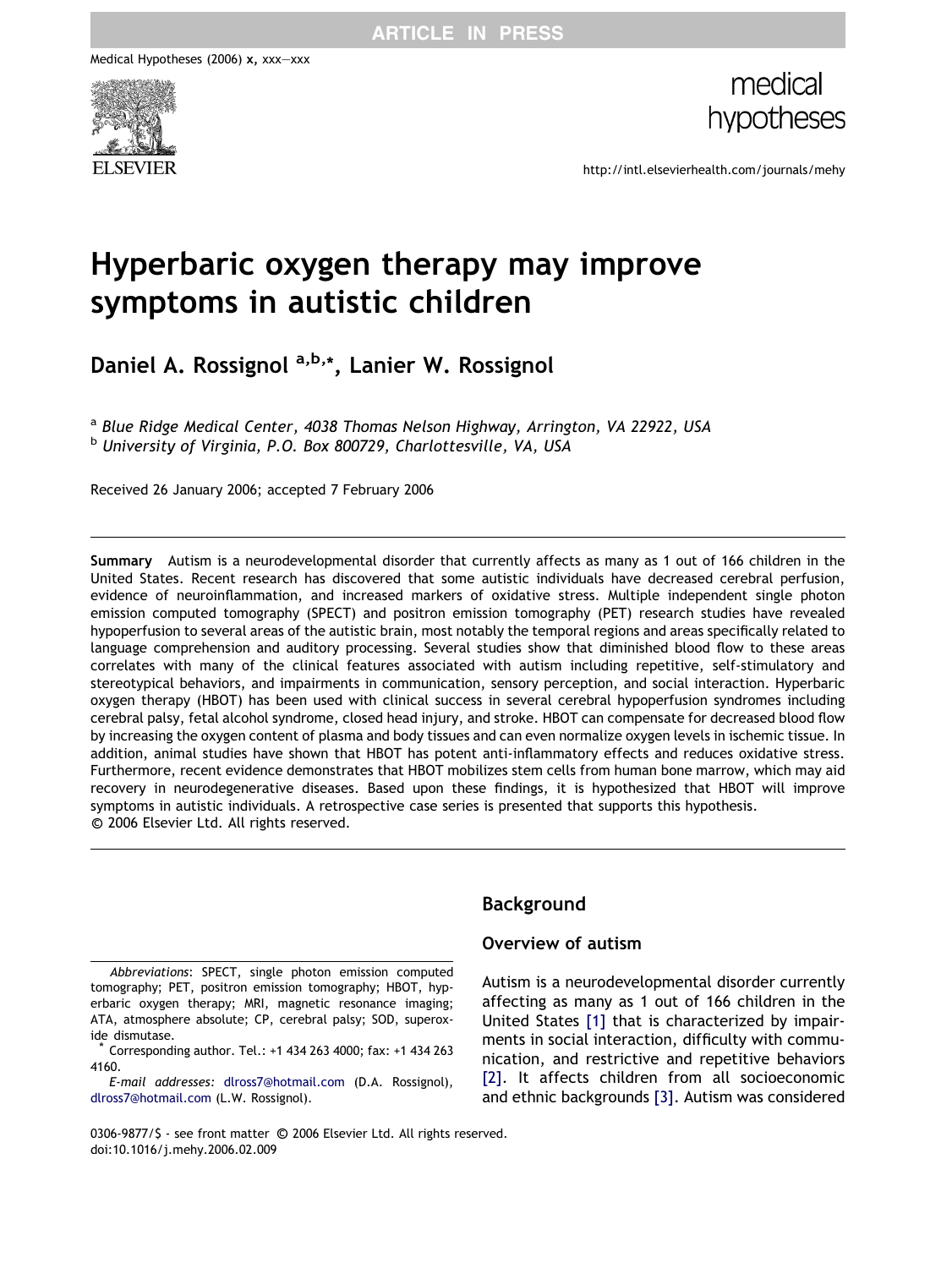a rare condition before the 1990's with a prevalence of approximately 1 in 2500 children [\[4\]](#page-9-0). However, according to the US Department of Developmental Services, the prevalence of autism spectrum disorders increased 556% from 1991 to 1997 [\[5\]](#page-9-0). Autism is now more common than childhood cancer, cerebral palsy, Down's syndrome, spina bifida, or cystic fibrosis [\[6,7\].](#page-9-0) In addition, autism is found throughout the globe and the prevalence worldwide is increasing 3.8% per year [\[8\].](#page-9-0) Autism is an incompletely understood disorder [\[3,5\],](#page-9-0) but new clinical research is beginning to unravel some of its mysteries.

#### Overview of hyperbaric oxygen therapy

Hyperbaric oxygen therapy (HBOT) involves inhaling 100% oxygen at greater than one atmosphere absolute (ATA) in a pressurized chamber [\[9\]](#page-9-0). HBOT has been used successfully in humans at varying pressures to treat a range of conditions. Many clinical applications of HBOT are at higher pressures (over 2.0 ATA) including treatment of decompression sickness, arterial gas embolism, carbon monoxide poisoning [\[10\],](#page-9-0) amyotrophic lateral sclerosis [\[11\]](#page-9-0), and complex regional pain syndrome [\[12\].](#page-9-0) However, HBOT has also been used at lower pressures (1.5 ATA or less) with clinical success in conditions including fetal alcohol syndrome [\[13\]](#page-9-0) and ischemic brain injury [\[14\]](#page-9-0). HBOT at 1.5 ATA was utilized in a prospective trial of 168 patients with closed head trauma with a significant reduction in mortality (32% versus 17%) [\[15\]](#page-9-0).

HBOT has been shown to increase the oxygen content of plasma [\[16\]](#page-9-0) and body tissues [\[17\]](#page-9-0) and can even normalize oxygen levels in ischemic tissue [\[18\]](#page-9-0). In fact, the amount of oxygen delivered by HBOT at 3.0 ATA and 100% oxygen is able to keep tissue viable even without oxygen input from circulating hemoglobin [\[17\]](#page-9-0). In rat models, HBOT has been shown to reduce the effects of hypoxia and ischemia on the neonatal brain [\[19\].](#page-9-0) Human studies demonstrate that HBOT causes mild vasoconstriction resulting in decreased blood flow [\[20,21\]](#page-9-0) but at the same time causes increased oxygen delivery and levels in target tissues [\[16,17,20\].](#page-9-0) By causing mild vasoconstriction, HBOT can reduce edema in ischemic tissue [\[22\]](#page-9-0) including the brain [\[20,23\],](#page-9-0) which results in lowering intracranial pressure [\[20\].](#page-9-0)

HBOT is generally considered safe [\[17\]](#page-9-0) at oxygen pressures below 3.0 ATA and with treatment durations of less than 120 min [\[10,13,24\].](#page-9-0) The use of HBOT in children appears generally safe, even at pressures of 2.0 ATA for 2 hours per day for up to 40 sessions [\[25\]](#page-10-0). The most common side effect of HBOT is middle ear barotrauma, which occurs in approximately 2% of patients. The incidence of such barotrauma is decreased with pseudoephedrine treatment before HBOT. Less common side effects in descending order include sinus squeeze, serous otitis, claustrophobia, and reversible myopia. Seizures may occur infrequently in about 0.01–0.03% of patients [\[9\]](#page-9-0).

#### Hypothesis

Multiple studies have revealed that autism is a neurodegenerative disease characterized by cerebral hypoperfusion, neuroinflammation, and increased oxidative stress. HBOT helps overcome hypoperfusion, has potent anti-inflammatory effects and reduces oxidative stress. Furthermore, HBOT mobilizes stems cells from human bone marrow. Therefore, HBOT will improve symptoms of autism.

## Improving cerebral hypoperfusion in autism

## Evidence of decreased cerebral blood flow in autism and possible mechanisms of hypoperfusion

Even in the presence of normal magnetic resonance imaging (MRI) findings, focal areas of decreased cerebral blood flow occur in children with autism [\[26\]](#page-10-0). Multiple independent single photon emission computed tomography (SPECT) and positron emission tomography (PET) research studies have demonstrated hypoperfusion to several areas of the autistic brain, most notably the temporal lobes [\[26–39\].](#page-10-0) Several studies show that reduced blood flow to the temporal regions and other brain areas correlates with many of the clinical findings associated with autism including repetitive, self-stimulatory and stereotypical behaviors, and impairments in communication, sensory perception, and social interaction [\[27,29,31,39–42\].](#page-10-0) Furthermore, a correlation between decreased IQ and hypoperfusion of the temporal and frontal lobes has been described in autistics [\[36\].](#page-10-0)

The cause of this decreased blood flow is not known but may be secondary to changes in cerebral arterial resistance. Under normal conditions, cerebral blood flow increases when local brain tissue metabolic rate and functioning increases [\[43,44\].](#page-10-0) However, this response may be reversed in autistic children. One of the first studies measuring cerebral blood flow in autistic children utilized transcranial Doppler ultrasound and showed decreased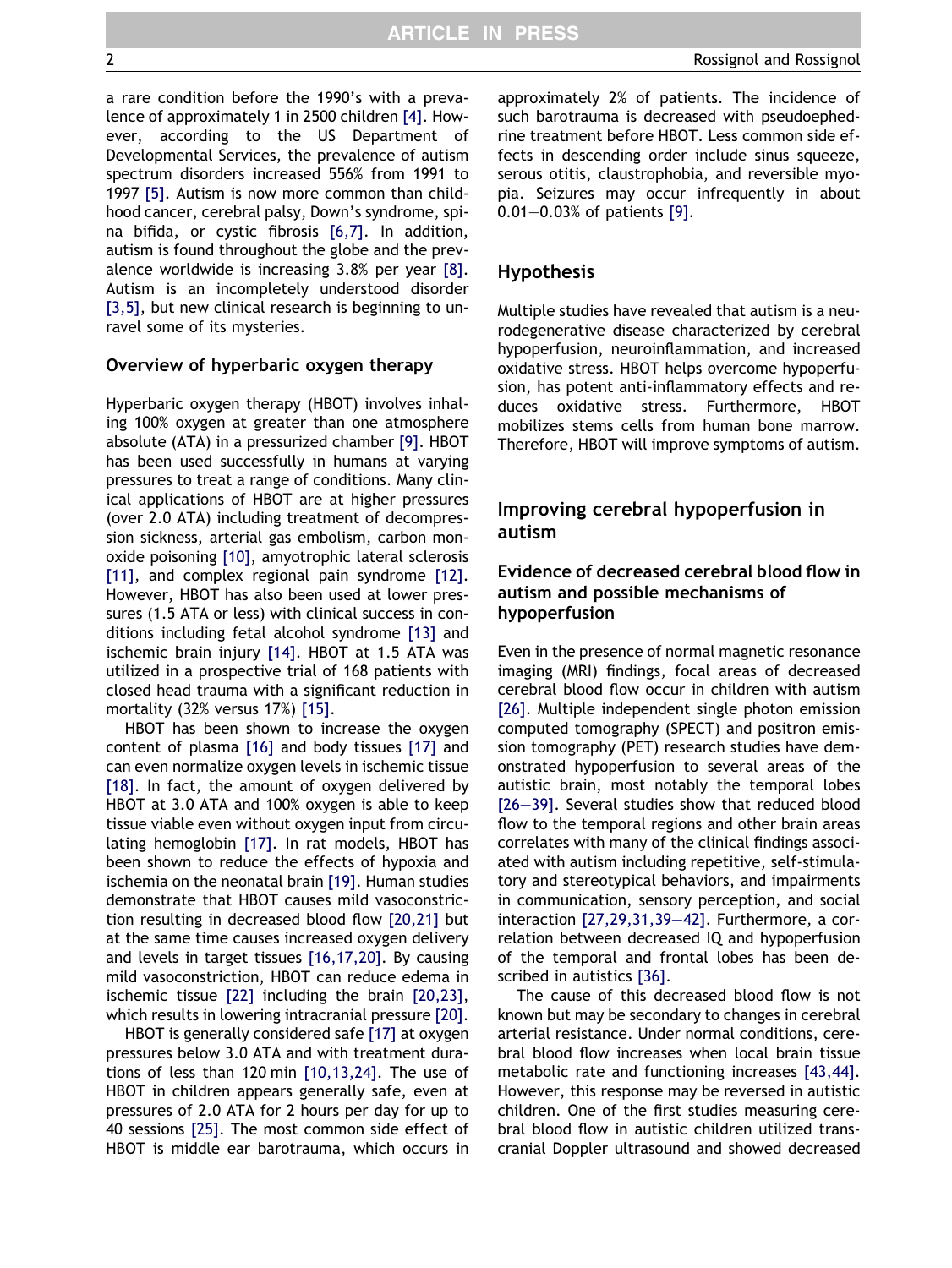blood flow and concomitantly increased middle cerebral arterial resistance upon auditory stimulation. Conversely, control neurotypical and mentally retarded children showed opposite results [\[45\]](#page-10-0).

The mechanism of this abnormal change in cerebral arterial resistance in autistic children is unknown. However, several studies have shown that astrocytes can regulate cerebral blood flow. Astrocytes can directly cause arteriole vasoconstriction through a calcium mechanism [\[46\]](#page-10-0) and arteriole vasodilatation through a cyclooxygenase medium [\[47\]](#page-10-0). Neurons, astrocytes, and vascular cells compose a functional unit that maintains proper blood flow and oxygenation for the brain [\[48\].](#page-10-0) Neural activity normally causes increased cerebral blood flow thus delivering increased oxygen [\[44\].](#page-10-0) However, a recent study found evidence of neuroinflammation and astroglial activation in autism [\[49\]](#page-10-0). It is possible that astroglial inflammation may affect the control of blood flow regulated by astrocytes and lead to the abnormal changes in cerebral artery resistance and hypoperfusion seen in some autistic children.

Furthermore, inflammation is a known cause of decreased blood flow and several inflammatory conditions have associated cerebral hypoperfusion including lupus [\[50,51\]](#page-10-0), Sjögren's syndrome [\[52\]](#page-10-0), Behcet's disease [\[53\],](#page-10-0) viral encephalitis [\[54,55\]](#page-10-0), and acute Kawasaki disease [\[40\].](#page-10-0) One SPECT study of 27 children with echovirus meningitis demonstrated decreased cerebral blood flow in 74% of the children [\[55\]](#page-10-0) and two recent SPECT studies revealed impaired cerebral perfusion in 81% of pa-tients with Sjögren's syndrome [\[52\].](#page-10-0) In one SPECT study of patients with systemic lupus erythematosus, 59% had evidence of cerebral hypoperfusion [\[51\]](#page-10-0). Furthermore, treatment of the inflammation found in lupus with iloprost [\[56\]](#page-10-0) and methylprednisolone [\[57\]](#page-10-0) normalized cerebral blood flow on follow-up SPECT scans. It is conceivable that the cerebral hypoperfusion found in autistic children may be triggered by neuroinflammation and therefore may be reversible with anti-inflammatory modalities.

# Zones of the autistic brain affected by decreased blood flow and symptom correlations

Cerebral hypoperfusion may play a role in some of the more unusual characteristics of autistic behavior. Diminished blood flow to the thalamus has been correlated with the autistic clinical features of repetitive, self-stimulatory, and unusual behaviors including resistance to changes in routine and environment [\[29\].](#page-10-0) Hypoperfusion of the temporal lobes has also been linked with increased autism symptom profile scores including ''obsessive desire for sameness'' and ''impairments in communication and social interaction'' [\[31\].](#page-10-0) Another study on ''high functioning'' autistics demonstrated decreased blood flow to areas of the temporal lobe and amygdala, which was correlated with clinical impairments in processing facial expressions and emotions [\[42\]](#page-10-0). This was confirmed by a recent study of autistics demonstrating diminished blood flow to the ''fusiform face area'' responsible for recognizing familiar faces [\[58\]](#page-10-0).

In addition, decreased perfusion of the temporal lobes is a consistent finding in many studies of autistic children. Two larger controlled studies (21–23 autistic children) using SPECT and PET scans confirmed significant bitemporal hypoperfusion [\[31,34\]](#page-10-0). In both of these studies, the control group was mentally retarded; therefore, the hypoperfusion could not be attributed to mental retardation alone [\[33,34\].](#page-10-0) Another SPECT study of 31 autistic children, 16 of whom had epilepsy, also demonstrated reduction of cerebral blood flow to the temporal lobes. Of note, cerebral blood flow was not different between those with and without epilepsy, suggesting that epilepsy itself was not associated with hypoperfusion in these individuals [\[37\]](#page-10-0). A more recent PET study of 11 autistic children revealed diminished blood flow to the left temporal area, including Wernicke's area (which is involved in language comprehension) and Brodmann's area 21 (involved in auditory processing and language), when compared to age-matched mentally retarded children [\[39\]](#page-10-0). Interestingly, an association between temporal lobe abnormalities [\[59\]](#page-10-0) and the subsequent development of secondary autism has been described in tuberous sclerosis [\[60\]](#page-10-0), infantile spasms [\[61\],](#page-11-0) herpes simplex encephalitis [\[62,63\]](#page-11-0), and an acute encephalopathic illness in children [\[64\].](#page-11-0)

The relative amount of cerebral hypoperfusion in autistic children can vary by age. In one study, hypoperfusion of the prefrontal and left temporal areas worsened and became ''quite profound'' as the age of the autistic child increased. This diminished perfusion correlated with decreased language development. The authors concluded that hypoperfusion ''subsequently prevents development of true verbal fluency and development in the temporal and frontal areas associated with speech and communication'' [\[27\]](#page-10-0).

Hypoperfusion of the temporal and other brain regions has been correlated with many of the clinical findings associated with autism including self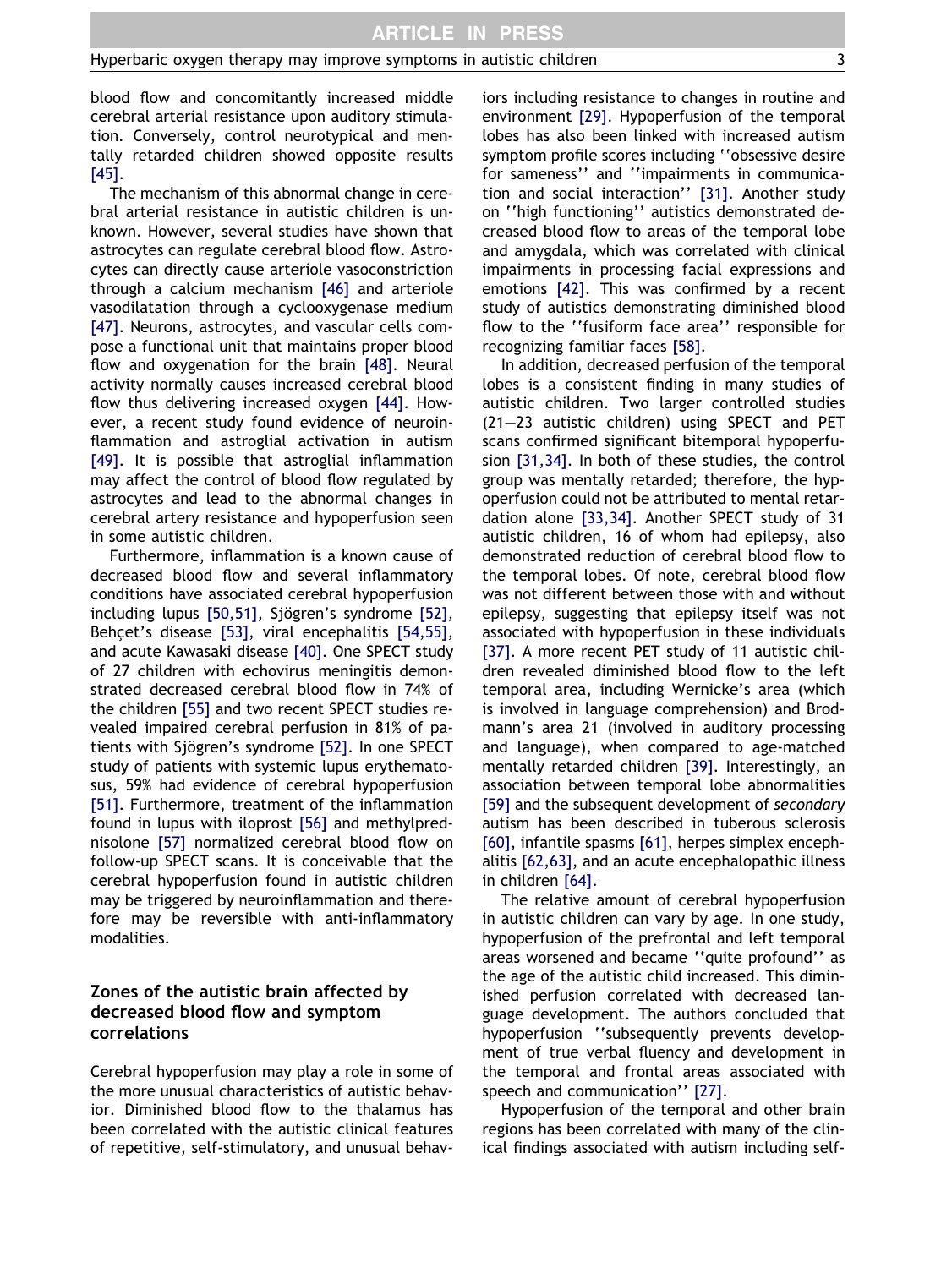stimulatory behaviors and impairments in communication, sensory perception, and social interaction [\[33,34\]](#page-10-0). This diminished blood flow may be mediated by neuroinflammation. Further studies on the effects of inflammation on blood flow in the autistic brain are needed, especially studies involving the temporal lobes where hypoperfusion is common. Whatever the cause of the hypoperfusion, the possibility exists that the enhancement of oxygen delivery to the brain accomplished by HBOT may improve some of the symptoms found in autistic children.

## The use of HBOT in cerebral hypoperfusion disorders

The oxygen delivered by HBOT can reverse hypoxia in brain tissues caused by hypoperfusion [\[65,66\].](#page-11-0) Cerebral hypoperfusion causes hypoxia, which triggers electrical failure in brain cells. Worsening hypoxia then eventually results in ion pump failure, which ultimately leads to cell death [\[67\]](#page-11-0). Cells that have electrical failure but retain ion pump ability have been described as ''idling'' because they remain alive but non-functional [\[68\]](#page-11-0). SPECT studies have confirmed the presence of these ''idling cells,'' which surround areas of focal ischemia and comprise what is termed the ''ischemic penumbra'' [\[69\].](#page-11-0) Restoration of oxygenation, sometimes even years after the ischemic insult, can salvage these cells, which may explain why the acute findings of a stroke are poor predictors of ultimate clinical outcomes [\[67\].](#page-11-0)

Even though HBOT causes decreased cerebral blood flow through vasoconstriction [\[70\],](#page-11-0) it simultaneously causes increased cerebral oxygen tension [\[20\]](#page-9-0) and may accelerate brain recovery from ischemia [\[71\].](#page-11-0) In one case report, 80 sessions of HBOT at 1.5 ATA increased oxygenation to the ischemic penumbra on SPECT scans and significantly improved cognitive and motor function in a patient with an ischemic brain injury from a near drowning episode 12 years earlier [\[14\]](#page-9-0). Another study of three patients with brain injuries showed areas of ''dormant'' neurons in the ischemic penumbra on SPECT scans prior to the commencement of HBOT at 1.5 ATA. All three patients had improvement in the oxygenation of these areas as seen on post-HBOT SPECT scans, which was correlated with clinical improvement [\[65\].](#page-11-0)

HBOT has been used with clinical effectiveness in some cerebral hypoperfusion disorders including lupus [\[72\]](#page-11-0) and traumatic midbrain syndrome [\[73\],](#page-11-0) and may be beneficial in acute ischemic stroke [\[74\]](#page-11-0) and acute myocardial infarction [\[16\]](#page-9-0). In addition, HBOT has been used in several studies on children with cerebral palsy (CP). Some children with CP due to perinatal asphyxia have focal areas of cerebral hypoperfusion on SPECT scans [\[75\]](#page-11-0). Significant clinical improvements were found in one study of children with CP after 20 sessions of HBOT at 95% oxygen and 1.75 ATA [\[76\].](#page-11-0)

Other studies using HBOT in cerebral hypoperfusion disorders have been performed at lower pressures (1.5 ATA or less). Stoller recently reported on one pediatric case of fetal alcohol syndrome, which is considered ''irreversible and incurable'' [\[13\]](#page-9-0) and is characterized by cerebral hypoperfusion on SPECT studies [\[77\]](#page-11-0). Using HBOT at 1.5 ATA, the child had statistically significant improvements in verbal, memory, reaction time, impulse control, and visual motor scores [\[13\].](#page-9-0) In addition, Heuser et al. [\[78\]](#page-11-0) treated a four year old autistic child using lower pressure HBOT at 1.3 ATA and reported ''striking improvement in behavior including memory and cognitive functions'' after only ten sessions. Furthermore, the child had improvement of cerebral hypoperfusion as measured by pre-HBOT and post-HBOT SPECT scans [\[78\]](#page-11-0). These case reports are notable because they demonstrate that some ''irreversible'' and permanent neurological conditions can have clinical improvements with HBOT.

The number of HBOT sessions needed to produce full clinical improvements from cerebral hypoperfusion or ischemia is unclear. In one study combining the use of SPECT and HBOT, an average of 70 treatments was needed to show a significant increase in cerebral blood oxygenation and metabolism in patients with chronic neurological disorders including CP, stroke, and traumatic brain injury. Of note, the rate of improvement in cerebral blood oxygenation was more profound during the last 35 treatments compared to the first 35 [\[79\]](#page-11-0). In addition, reports from some HBOT researchers indicate that younger patients tend to have improvements more quickly than older patients [\[79\]](#page-11-0). Therefore, older patients may need more treatments.

Since many autistic children experience at least a mild degree of cerebral hypoperfusion, this decreased blood flow could lead to an element of brain hypoxia. Multiple SPECT studies have shown evidence of relative brain hypoxia in certain cerebral hypoperfusion syndromes, including autism [\[78\]](#page-11-0), which improved after HBOT [\[14,65,78,79\].](#page-9-0) It is certainly plausible that the increased oxygen delivery by HBOT could overcome any hypoxia caused by hypoperfusion and thus lead to improvements in the symptoms of autistic children.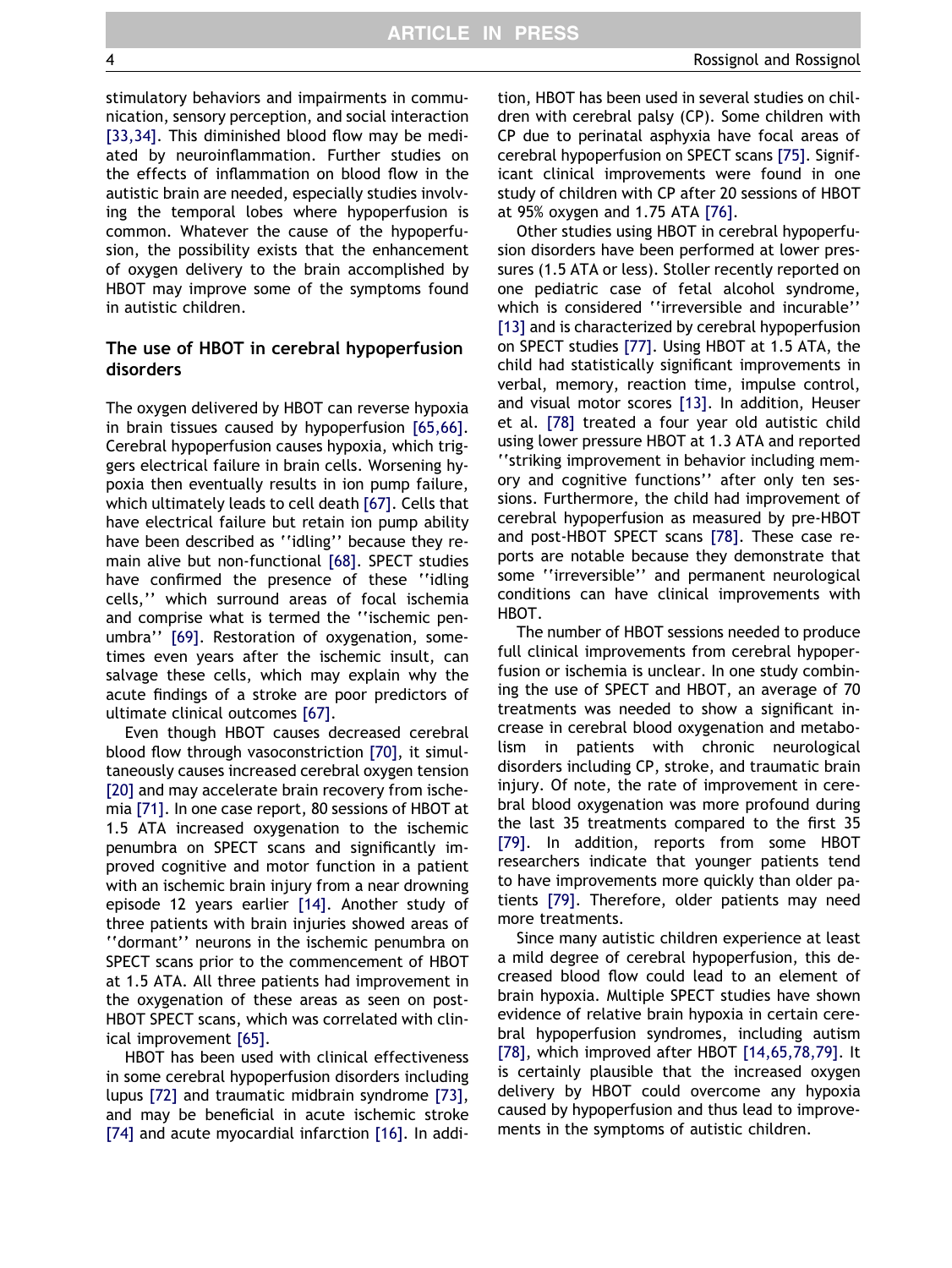# Improving neuroinflammation in autism

# Evidence of neuroinflammation in autism

Recent studies reveal that autism is characterized by neuroinflammation. Autopsy brain samples of autistic patients demonstrate an active neuroinflammatory process in the middle frontal gryus, anterior cingulate gryus, and cerebellar hemispheres including increased microglial and astroglial activation and increased proinflammatory cytokines. Furthermore, cerebrospinal fluid obtained from living autistic patients also ''showed a prominent proinflammatory profile'' [\[49\].](#page-10-0) Previous studies of autistic children have shown circulating serum autoantibodies to brain elements including neuron-axon filament protein and glial fibrillary acidic protein [\[80\]](#page-11-0), the caudate nucleus, cerebral cortex and cerebellum [\[81,82\]](#page-11-0) and neuron-specific antigens including myelin basic protein [\[83,84\]](#page-11-0).

Inflammation in autistic children is not limited to the brain. When compared to typical children, autistic children make significantly more serum antibodies against gliadin and casein peptides [\[85\]](#page-11-0), produce more pro-inflammatory cytokines [\[86\]](#page-11-0), and have an imbalance of  $CD4^+$  and  $CD8^+$  cells [\[87\]](#page-11-0). Furthermore, some patients with autism have mucosal inflammation of the stomach, small intestine and colon characterized by ileo-colonic lymphoid nodular hyperplasia [\[88\].](#page-11-0) In these children, the gastrointestinal mucosa has evidence of proinflammatory cytokines [\[89\]](#page-11-0), increased lymphocytic density, and epithelial IgG deposits mimicking an autoimmune lesion [\[90\].](#page-11-0)

Several different therapies have been employed in treating the inflammation found in autistic children with some clinical success, including intravenous immune globulin [\[91\].](#page-11-0) Further research is needed to clarify the role of inflammation in autism and to investigate potential therapies [\[92\]](#page-11-0). However, HBOT may be useful in decreasing inflammation found in autistic patients and may thereby improve symptoms.

## HBOT use in inflammatory conditions

Several animal studies have revealed that HBOT has potent anti-inflammatory tissue effects [\[93,94\]](#page-11-0) with equivalence to diclofenac 20 mg/kg noted in one study using HBOT at 2.4 ATA and 100% oxygen [\[95\]](#page-11-0). HBOT has also been shown to decrease the symptoms of advanced arthritis in rats [\[96\]](#page-11-0) and attenuates the inflammatory response in the peritoneal cavity caused by injected meconium [\[97\].](#page-11-0) In addition, one animal study using HBOT at 2.5 ATA showed increased survival and decreased proteinuria, anti-dsDNA antibody titers, and immune-complex deposition in lupus-prone autoimmune mice [\[98\]](#page-11-0). Furthermore, HBOT has been used in animal studies to improve colitis [\[93\]](#page-11-0). Interestingly, thirty sessions of HBOT at 2.0 ATA has been used in humans to achieve remission of ulcerative colitis not responding to conventional therapies [\[99\].](#page-12-0) This may be relevant in autistic children given the higher prevalence of gastrointestinal mucosal inflammation described previously. Given the results of these studies, it is certainly plausible that HBOT can decrease both neuroinflammation and gastrointestinal inflammation in autistic children and thereby potentially lead to improvements in symptoms.

# Improving oxidative stress in autism

# Evidence of increased oxidative stress in autism

Recent studies have shown that autistic children have evidence of increased oxidative stress including lower serum glutathione levels [\[100\].](#page-12-0) Sogut et al. [\[101\]](#page-12-0) demonstrated that autistic children had increased red blood cell nitric oxide, which is a known reactive free radical and is toxic to the brain [\[101\].](#page-12-0) James et al. [\[100\]](#page-12-0) recently showed that total serum glutathione levels were 46% lower and oxidized glutathione was 72% higher in autistic children when compared to neurotypical controls. This was reflected in a lower redox ratio of reduced glutathione to oxidized glutathione, which presumably led to decreased antioxidant ability in these autistic children [\[100\].](#page-12-0) Lower serum antioxidant enzyme, antioxidant nutrient, and glutathione levels, as well as higher pro-oxidants have been found in multiple studies of autistic children [\[102\]](#page-12-0). Furthermore, treatment with anti-oxidants has been shown to raise the levels of reduced glutathione in the serum of autistic children and appears to improve symptoms [\[100\]](#page-12-0). It is speculated that treatment with hyperbaric oxygen may also help reduce oxidative stress in autistic children.

## The effect of HBOT on oxidative stress

Multiple studies have shown neutral effects on oxidative stress with HBOT use [\[103\]](#page-12-0). In one study on horse platelets, measures of oxidative stress were not increased after HBOT; in fact, a rise in the antioxidant enzyme superoxide dismutase (SOD) was found 24 h after HBOT without a fall in glutathione levels [\[104\].](#page-12-0) In another study on dogs, following 18 min of complete cerebral ischemia, HBOT at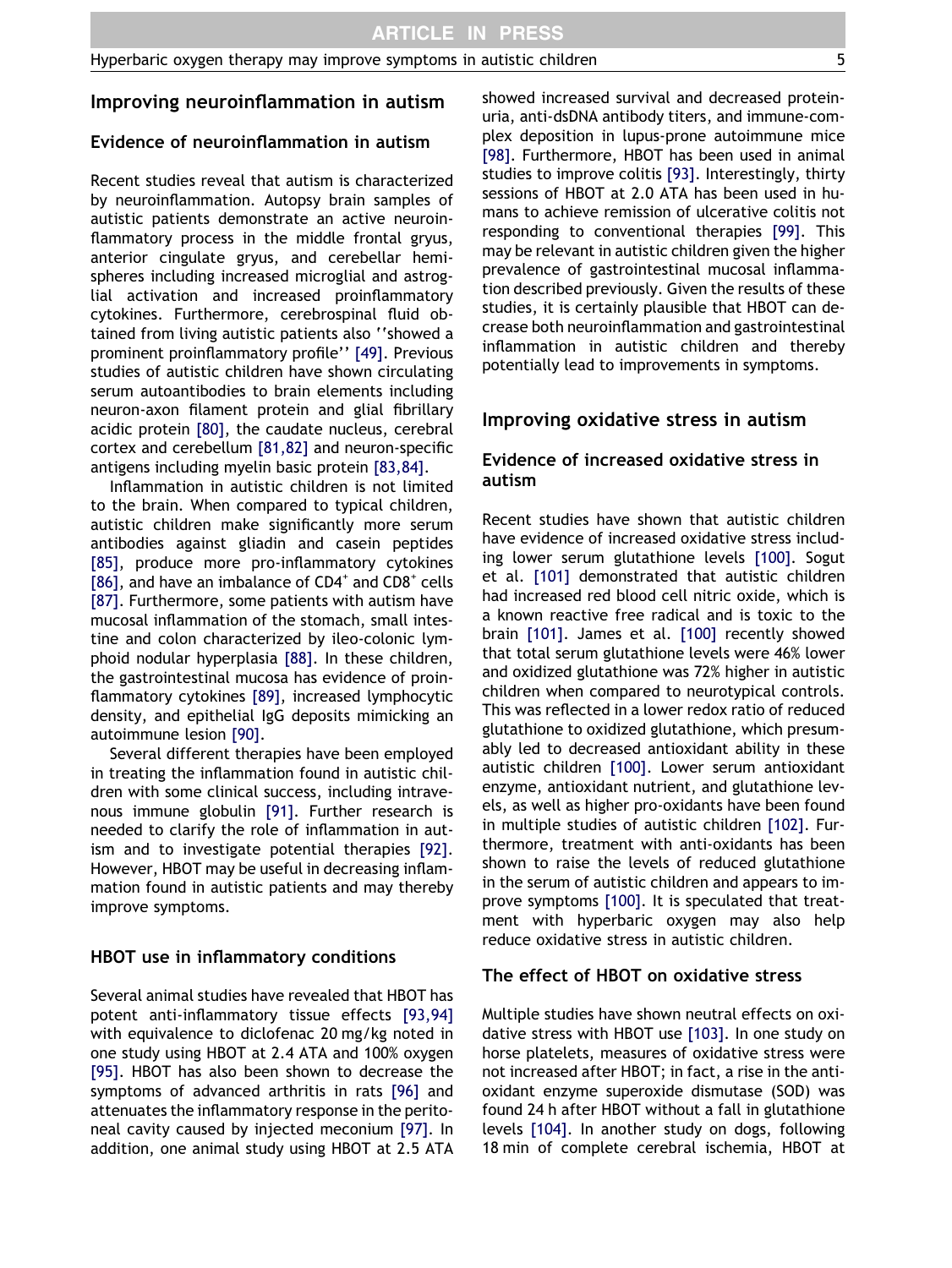2.0 ATA reduced brain damage without increasing oxidative stress [\[105\]](#page-12-0). Furthermore, in a rat model of reperfusion, HBOT extended skin flap life without evidence of oxidative stress [\[106\].](#page-12-0)

In addition, numerous studies have shown improvements in oxidative stress with HBOT including increased production of antioxidants and antioxidant enzymes and decreased markers of oxidative stress such as malondialdehyde [\[105,107,108\]](#page-12-0). An improvement in the survival rate of skin flaps and an increase in SOD levels were found in one study when rats were exposed to hyperbaric oxygen at 2.0 ATA [\[109\]](#page-12-0). In another study, HBOT at 2.5 ATA induced the production of antioxidants and decreased malondialdehyde levels in rats [\[107\]](#page-12-0). Furthermore, in a study of rats with pancreatitis, HBOT at 2.5 ATA decreased oxidative stress markers including malondialdehyde, and increased the levels of the anti-oxidant enzymes glutathione peroxidase and SOD [\[108\]](#page-12-0). HBOT has also been shown to acutely raise the levels of reduced glutathione in the plasma and lymphocytes of some humans after just one treatment session at 2.5 ATA [\[110\].](#page-12-0) Finally, ischemia-reperfusion injuries usually cause oxidative stress through decreases in glutathione levels and activities of catalase and SOD. However, in one rat study of ischemia, pretreatment with 1–3 doses of HBOT caused an increase in liver glutathione and SOD levels and protected against liver injury; control animals not receiving HBOT actually had drops in glutathione and anti-oxidant enzyme levels and had concomitant liver damage [\[111\].](#page-12-0)

## HBOT, reactive oxygen species, and anti-oxidants

Concerns have been raised that HBOT may cause increased oxidative stress through the production of reactive oxygen species [\[112\]](#page-12-0). This concern is controversial as studies have shown mixed results. Contrary to the studies discussed previously, several studies using HBOT at 2.5 ATA or greater have found evidence of increased oxidative stress [\[113–](#page-12-0) [115\].](#page-12-0) Support for this higher pressure effect was found in one study, which demonstrated that HBOT at 2.0 ATA increased SOD levels whereas HBOT at 3.0 ATA caused SOD levels to decrease, presumably because the SOD had to neutralize more free radicals at the 3.0 ATA pressure [\[116\]](#page-12-0). Thus, from an oxidative stress and SOD production standpoint, there might be an optimal HBOT pressure, which falls somewhere below 2.5 ATA.

Along a similar line of thought, some authors have speculated that a limited quantity of reactive oxygen metabolites may actually have beneficial effects in the human body [\[117–119\].](#page-12-0) The production of small amounts of oxygen radicals may confer protection from future hypoxia and this effect has been termed ''ischemic tolerance.'' In one animal study, pre-treatment with HBOT at 2.0 ATA prior to an ischemia insult induced ischemic tolerance whereas pre-treatment at 3.0 ATA did not, possibly because this higher pressure may have generated too many oxygen radicals [\[116\]](#page-12-0).

Nevertheless, many studies demonstrate that HBOT lowers oxidative stress. Furthermore, oxidative stress appears to be less of a concern at pressures under 2.0 ATA, which are often used clinically [\[116\]](#page-12-0). In spite of this, therapies to raise glutathione levels [\[100\]](#page-12-0) and the use of antioxidants [\[120\]](#page-12-0) may be beneficial in patients with conditions of increased oxidative stress before HBOT is contemplated. Several antioxidant supplements have been found to attenuate oxidative stress induced by high pressure HBOT including  $\alpha$ -lipoic acid [\[112\]](#page-12-0), melatonin [\[121\]](#page-12-0), N-acetylcysteine [\[111,122\],](#page-12-0) vitamin E [\[123\],](#page-12-0) riboflavin [\[124\]](#page-12-0), selenium [\[123,124\],](#page-12-0) and glutathione [\[125\]](#page-12-0). Based upon these findings, a combination of antioxidants and HBOT may help reduce oxidative stress in autistic children and lead to improvements in symptoms.

## Improving stem cell mobilization in autism

Recently, HBOT at 2.0 ATA and 100% oxygen for 2 h was shown to mobilize stem/progenitor cells from the bone marrow of humans. Elevations were found in the number of colony-forming cells as demonstrated by an increase in the number of CD34<sup>+</sup> cells by almost 2-fold [\[126\]](#page-12-0). This finding is relevant because autism and hypoxic brain injuries are considered by many to be permanent conditions. However, new research is revealing that even long-standing brain disorders may be partially reversible [\[13,14\].](#page-9-0) Recently, stem cells have been isolated in the adult brain. This leads to the possibility of neuropoiesis, or regrowth, of certain brain cells. A possible scenario for inducing brain repair through the use of existing mature brain stem cells has been described and is dependent on an intact vascular supply and adequate oxygen [\[127\]](#page-12-0), both of which can be enhanced by HBOT.

## Testing the hypothesis

There is a strong possibility that HBOT could play an integral role in improving brain disorders associated with hypoxia, hypoperfusion, inflammation,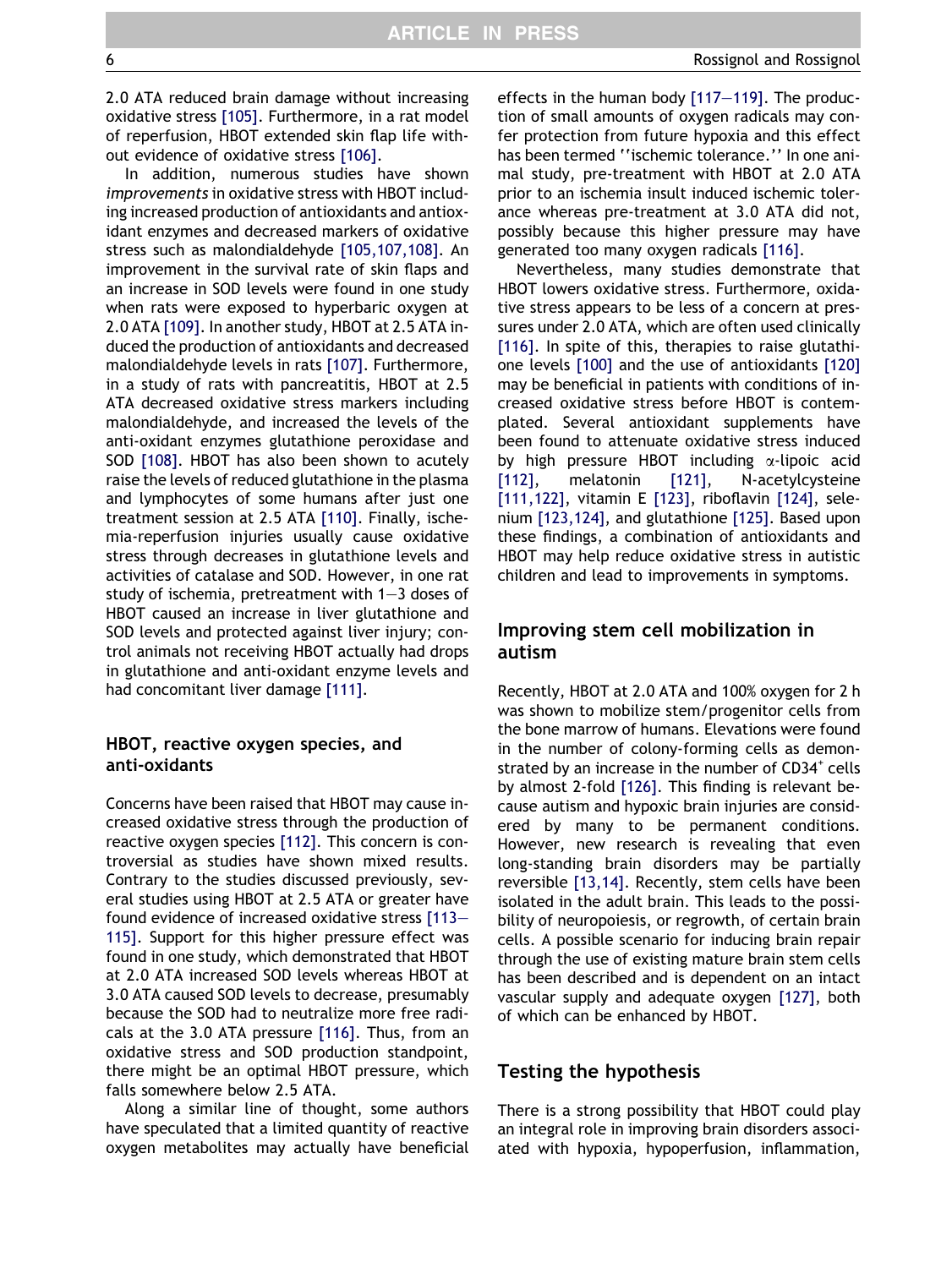| Table 1                                                                                                | Summary of HBOT use in autism |                                                                                               |  |  |  |
|--------------------------------------------------------------------------------------------------------|-------------------------------|-----------------------------------------------------------------------------------------------|--|--|--|
| Autism                                                                                                 | <b>HBOT</b>                   |                                                                                               |  |  |  |
| ▼ Cerebral perfusion<br>$\triangle$ Inflammation<br>▲ Oxidative stress<br>Neurodegenerative<br>disease |                               | ▲ Perfusion to brain tissue<br>▼ Inflammation<br>▼ Oxidative stress<br>$\triangle$ Stem cells |  |  |  |

and/or oxidative stress, including autism, through the improvement of oxygen supply, decreased inflammation and oxidative stress, and/or the recruitment of new stem cells (see Table 1). This in turn should lead to improved clinical outcomes. Some physicians have begun using HBOT in autistic children and anecdotal reports indicate that HBOT has improved symptoms in autistic children including enhancements in socialization, language, and repetitive behaviors [\[78,128\].](#page-11-0) A recent retrospective case series also indicates that low pressure HBOT may improve symptoms in autistic children (see Appendix A). Further research in this area, including HBOT trials in autistic patients, is urgently needed to test this hypothesis.

#### Acknowledgments

The authors thank the following for reviewing this manuscript and offering advice: Dr. John Battiston, Dr. Bentley Calhoun, Mr. Michael Haynes, Dr. Elizabeth Mumper, Dr. David Slawson, and Dr. Kyle Van Dyke. Written consent was obtained from the children's parent(s) for publication of case series data. The authors have two autistic sons who participated in the case series.

# Appendix A. Low pressure hyperbaric oxygen therapy<sup>1</sup> improves symptoms in autistic children: A retrospective case series

#### Background

Since low pressure HBOT (under 1.5 ATA) improved symptoms in some patients with cerebral hypoperfusion disorders [\[13–15,65\]](#page-9-0), it was hypothesized that low pressure HBOT would also help autism, a disease in which cerebral hypoperfusion is an integral component [\[31,32\]](#page-10-0). Recently, evidence has accumulated that low pressure hyperbaric therapy at 1.3 ATA and less than 100% delivered oxygen may improve symptoms in some diseases associated with cerebral hypoperfusion. For instance, one study using hyperbaric therapy at 1.3 ATA and room air demonstrated clinical improvements in some children with CP [\[129,130\]](#page-12-0), a disease shown to have evidence of diminished cerebral blood flow [\[75\]](#page-11-0). Furthermore, one case report indicated ''striking improvement'' in a 4 year old child with autism after using hyperbaric therapy for 10 sessions at 1.3 ATA and room air. The child also had improvement of cerebral hypoperfusion as measured by pre-HBOT and post-HBOT SPECT scans [\[78\]](#page-11-0). Based upon these findings, it was hypothesized that low pressure HBOT would improve symptoms of autism. A retrospective case series was examined to evaluate this hypothesis. A review of the medical literature was performed using MED-LINE and Google Scholar and no clinical studies were found on the use of HBOT in autistic children.

#### Methods

This study is a retrospective analysis of 6 autistic children who underwent low-pressure HBOT. All 6 children had a prior diagnosis of autism (DSM-IV 299.00) by an outside physician and none of the children had previously received HBOT. In the normal course of treatment, parent-rated scales were obtained pre-treatment and post-treatment. The University of Virginia Institutional Review Board for Health Sciences Research approved our retrospective examination of cases in this study and for the use of this data for publication.

Informed consent was obtained from each child's parent(s) prior to starting HBOT. All 6 children started and 5 completed 40 1 h sessions of low pressure HBOT at 1.3 ATA and 28–30% oxygen (after adjustment for the pressure effect) over a three month period. One child (Child C) only finished twenty-five sessions due to scheduling conflicts and was included in the analysis. All 6 children were taking multiple antioxidant supplements before starting HBOT. Children were allowed to continue all current therapies and to add new ones during HBOT. The characteristics of the children, including age and sex, are found in [Table 2.](#page-7-0)

A low pressure hyperbaric chamber was used. Room air mixed with oxygen from an oxygen concentrator was pumped into the pressurized

<sup>1</sup> Hyperbaric oxygen therapy (HBOT) normally refers to inhaling 100% oxygen at greater than 1 ATA in a pressurized chamber [\[9\].](#page-9-0) However, for the purposes of this case series, the treatment with hyperbaric pressure at 1.3 ATA augmented with 28–30% oxygen is referred to as HBOT. Hyperbaric pressure at 1.3 ATA and room air is simply termed hyperbaric therapy.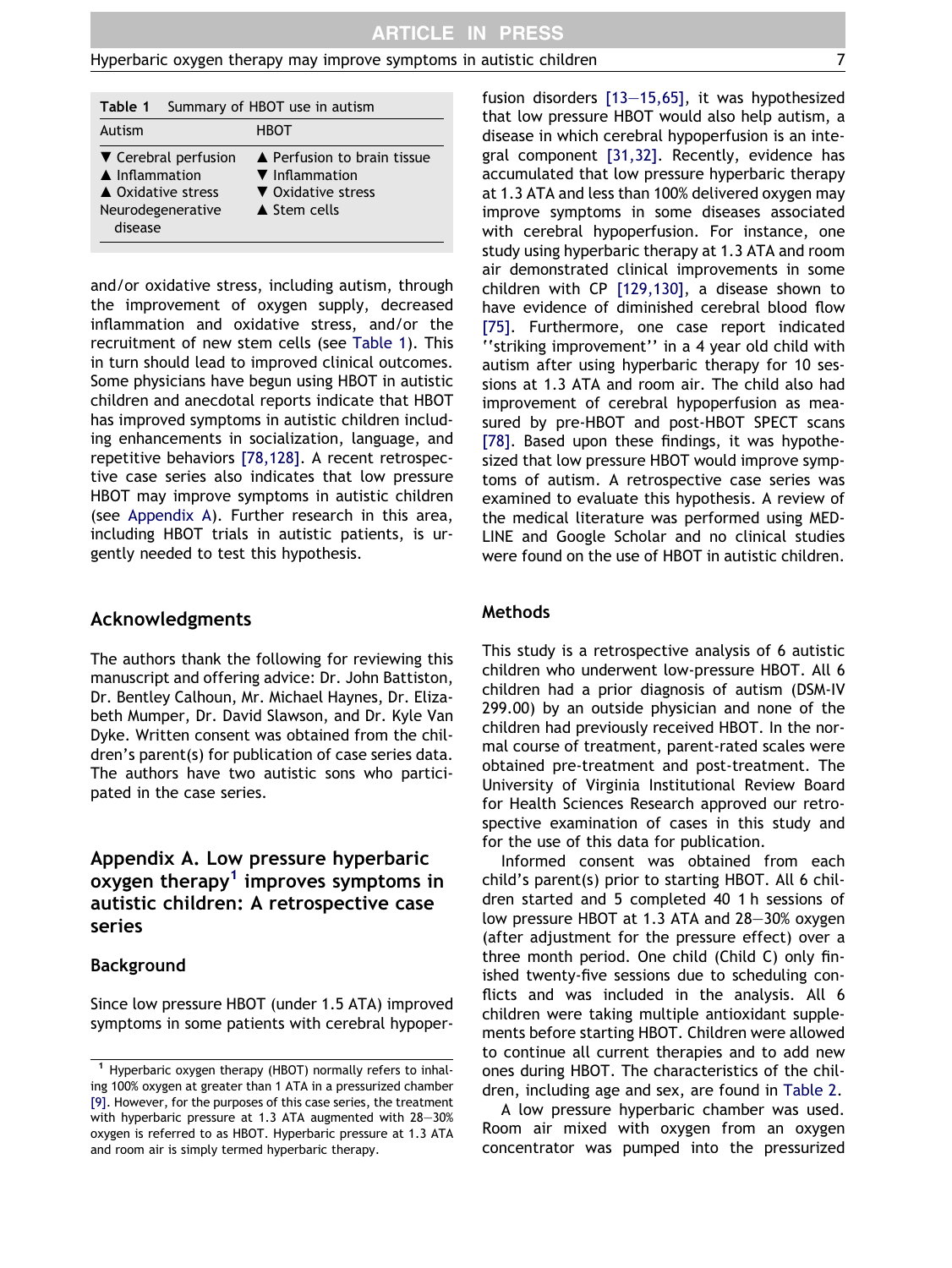| Table 2<br>Patient characteristics and scores |     |     |                            |                           |                                   |                                  |                           |                          |  |
|-----------------------------------------------|-----|-----|----------------------------|---------------------------|-----------------------------------|----------------------------------|---------------------------|--------------------------|--|
| Child                                         | Age | Sex | ATEC before<br><b>HBOT</b> | ATEC after<br><b>HBOT</b> | <b>CARS</b> before<br><b>HBOT</b> | <b>CARS</b> after<br><b>HBOT</b> | SRS before<br><b>HBOT</b> | SRS after<br><b>HBOT</b> |  |
| A                                             |     | M   | 40                         | 22                        |                                   | 17                               | 98                        | 44                       |  |
| B                                             | 4   | M   | 91                         | 55                        | 37.5                              | 30                               | 154                       | 110                      |  |
| $\mathsf{C}^{\mathsf{b}}$                     |     | M   | 75                         | 64                        | 45                                | 38                               | 135                       | 121                      |  |
| D                                             |     | M   | 35                         | 32                        | 27                                | 25                               | 94                        | 62                       |  |
|                                               | 6   | F   | 88                         | 80                        | 41.5                              | 39.5                             | 139                       | 121                      |  |
|                                               |     |     | 24                         | 22                        | 23                                | 22                               | 54                        | 67                       |  |

<span id="page-7-0"></span>Table 2 Patient characteristics and scores<sup>a</sup>

<sup>a</sup> Declining scores indicate improvement on these scales.

**b** Received only 25 HBOT treatments.

| Table 3<br>Average score changes <sup>a</sup> by age |                             |                           |                            |                           |                           |                          |  |  |  |  |
|------------------------------------------------------|-----------------------------|---------------------------|----------------------------|---------------------------|---------------------------|--------------------------|--|--|--|--|
| Age                                                  | ATEC before<br><b>HBOT</b>  | ATEC after<br><b>HBOT</b> | CARS before<br><b>HBOT</b> | CARS after<br><b>HBOT</b> | SRS before<br><b>HBOT</b> | SRS after<br><b>HBOT</b> |  |  |  |  |
| 4 and under                                          | 68.7                        | 47.0                      | 34.5                       | 28.3                      | 129.0                     | 91.7                     |  |  |  |  |
| 5 and older                                          | 49.0                        | 44.7                      | 30.5                       | 28.8                      | 95.7                      | 83.3                     |  |  |  |  |
| All children                                         | 58.8                        | 45.8                      | 32.5                       | 28.6                      | 112.3                     | 87.5                     |  |  |  |  |
| $\bullet - \bullet \bullet \bullet$                  | $\sim$ $\sim$ $\sim$ $\sim$ |                           |                            |                           |                           |                          |  |  |  |  |

Declining scores indicate improvement on these scales.

chamber, resulting in a final chamber oxygen concentration of 28–30% by direct oximetry measurement using a Moxy<sup>™</sup> oxygen monitor and after adjustment for the pressure effect. Multiple random oximetry measurements were taken on different treatment days to verify the consistency of the chamber oxygen concentration, which uniformly remained 28–30%. Parent rated pre-treatment scores and post-treatment scores were calculated for each subject (see Table 2) using the Autism Treatment Evaluation Checklist (ATEC), Childhood Autism Rating Scale (CARS), and Social Responsiveness Scale (SRS). ATEC is a scoring system of verbal communication, sociability, sensory/cognitive awareness, and health/autistic behaviors published by the Autism Research Institute [\[131\]](#page-12-0). CARS is a widely used scale for screening and diagnosing autism and has been shown to correlate very well with

the DSM-IV criteria for autism diagnosis [\[132\]](#page-12-0). SRS is a recently validated test of interpersonal behavior, communication, and stereotypical traits in autism [\[133\]](#page-12-0).

## Results

Low pressure HBOT was well tolerated by all 6 children with no adverse effects noted. More dramatic improvements were found in children age 4 and under when compared to those in the older group (Table 3).

#### ATEC score results

The average improvement in all children on ATEC was 22.1% ( $p = 0.0538$ ) (Fig. 1). ATEC scores improved by 31.6% in the younger group compared to 8.8% in the older group (Fig. 2).



Figure 1 ATEC scores for all children.



Figure 2 ATEC scores by age.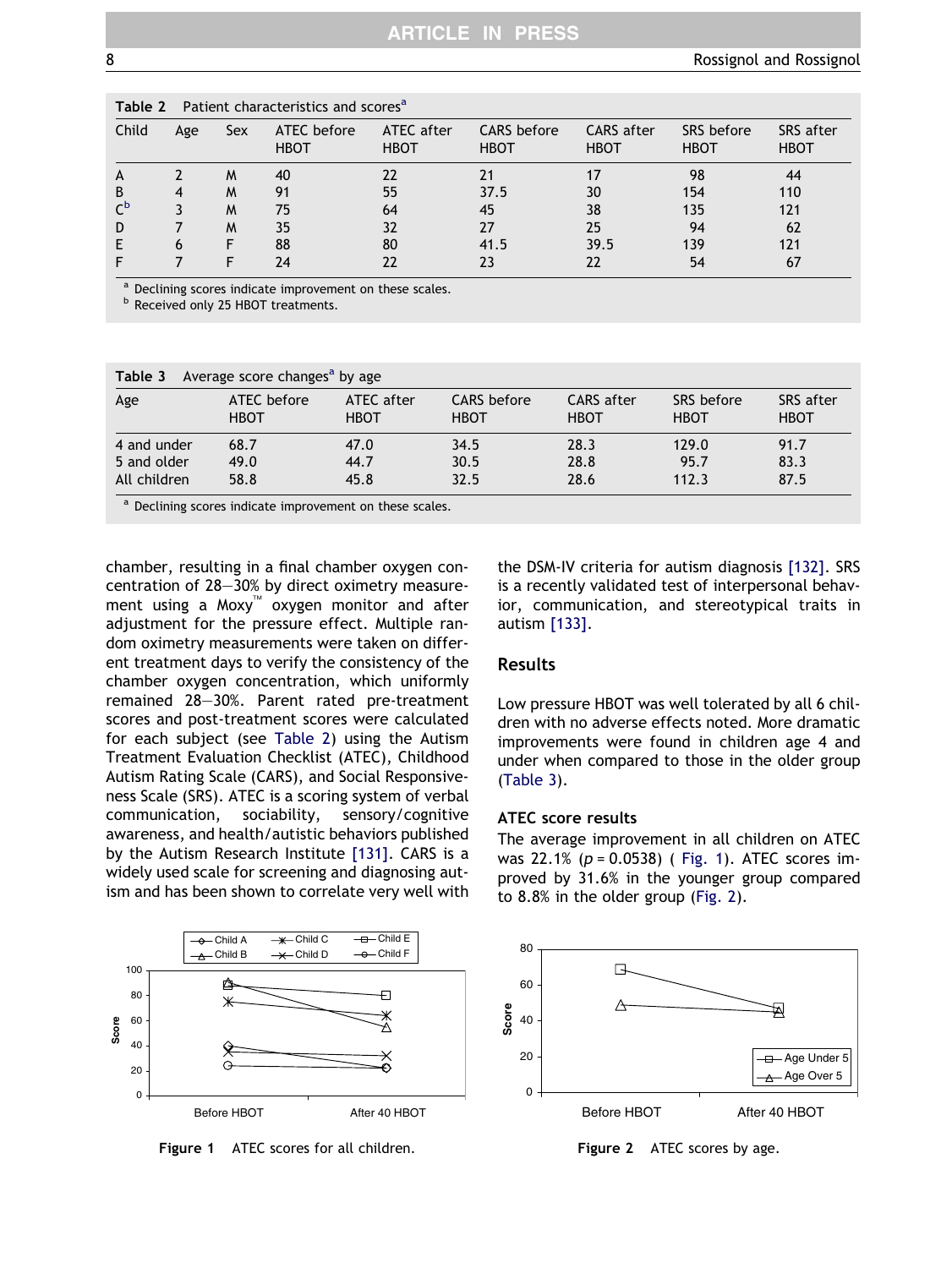#### CARS score results

The average improvement in all children on CARS was  $12.1\%$  ( $p = 0.0178$ ) (Fig. 3). CARS improved



Figure 3 CARS scores for all children.



Figure 4 CARS scores by age.



Figure 5 SRS scores for all children.



Figure 6 SRS scores by age.

18.0% in the younger group and 5.6% in the older group (Fig. 4).

#### SRS score results

The average improvement in all children on SRS was  $22.1\%$  ( $p = 0.0518$ ) (Fig. 5). SRS improved 28.9% in the younger group and 13.0% in the older group (Fig. 6).

#### **Discussion**

Autism is characterized, in part, by decreased cerebral blood flow [\[31,32\].](#page-10-0) Low pressure HBOT has been used in some cerebral hypoperfusion conditions including CP. Recently, a study demonstrated that some children with CP had clinical improvements using hyperbaric therapy at 1.3 ATA. In this study, 111 patients with CP and a history of hypoxia in the perinatal period had statistically significant clinical improvements in gross motor function, memory, attention, and language production after hyperbaric therapy. One group received lower pressure hyperbaric therapy at 1.3 ATA and room air while the other group was given higher pressure HBOT at 1.75 ATA and 100% oxygen. Interestingly, the improvements in symptoms were statistically equivalent in the two groups [\[129\]](#page-12-0). Most of the improvements continued for 3 months after treatment and some of the children from the study began walking, speaking, and sitting for the first times in their lives [\[130\].](#page-12-0) However, it must be noted that this study was controversial, as children in the lower pressure group improved equally with children in the higher pressure group. However, based on these findings, it was hypothesized that low-pressure HBOT could potentially improve symptoms in autistic children.

This case series suggests that low pressure HBOT may indeed be beneficial in the treatment of autism. An interesting finding from this case series was that the younger children had more significant improvements in clinical outcome scores than the older children. This is congruent with reports from some HBOT researchers indicating that younger patients tend to have improvements more quickly than older patients [\[79\]](#page-11-0). This effect may be partially explained by the findings of a previous study, which showed that autistic children aged 3–4 years experience diminished frontal lobe blood flow compared to age-matched neurotypical children [\[41\]](#page-10-0). It is possible that HBOT in younger autistic children can improve cerebral oxygenation and thus overcome the effects of hypoperfusion and aid these children in ''catching up'' with their neurotypical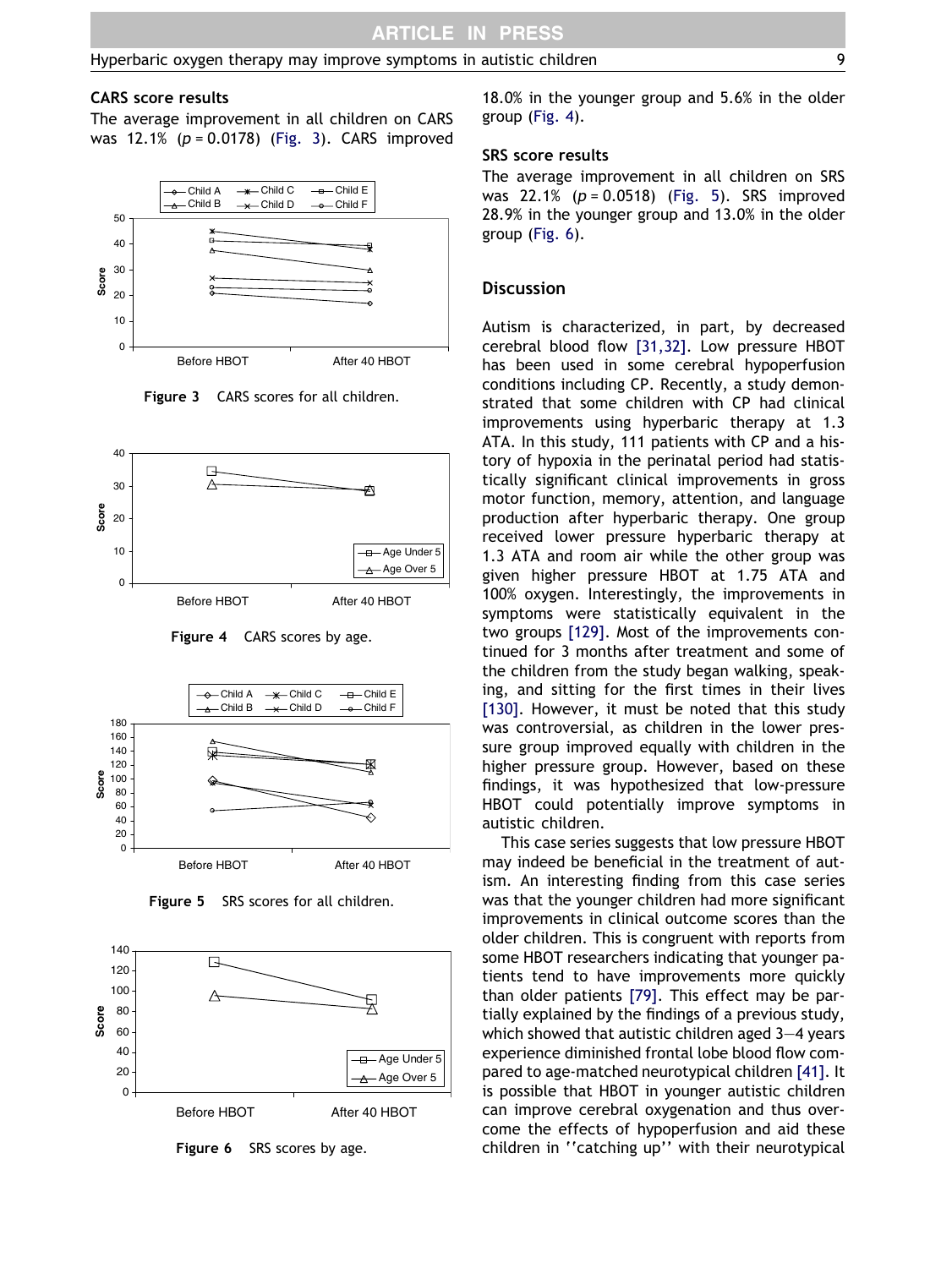<span id="page-9-0"></span>peers. Furthermore, the younger children in this case series may have had less overall hypoperfusion to surmount because decreased cerebral blood flow to areas associated with communication has been shown to worsen with increasing age in autistic children [\[27\].](#page-10-0) It is likely that the older children in this case series need more than 40 HBOT sessions to show further improvements, especially since some HBOT researchers have noted that 50–80 HBOT sessions are typically needed to show significant clinical gains [\[79\]](#page-11-0). In addition, the chamber was augmented with only 28–30% oxygen instead of 100% oxygen. It is possible that the children in this case series may have experienced more improvements if 100% oxygen and/or a higher pressure had been used. These speculations certainly warrant further testing.

This case series did have several inherent limitations. Children were allowed to continue all other therapies for autism and also add new ones, such as supplements. Therefore, other therapies could have contributed to the some of the clinical gains. Parents were not blinded to the fact that their children received HBOT and evaluation of the children was through parent-rated scales, either of which could lead to bias. There was no placebo or control group. Thus, the improvements could have been due merely to the natural development of the children, although none of the parents reported their child as undergoing developmental spurts of similar or greater magnitude in the recent past. Finally, this series lacked power because the sample size was small. Despite these limitations, the analysis of this case series suggests substantial clinical benefits were produced, and therefore, this hypothesis needs to be tested in a formal prospective study.

## **Conclusions**

HBOT has been shown to increase oxygen delivery to hypoperfused or hypoxic tissues, decrease inflammation and oxidative stress, and mobilize stem cells from human bone marrow. The mechanism of clinical improvements in ATEC, CARS, and SRS scores in the children studied may be secondary to increased oxygenation of underperfused areas of the autistic brain, reduced neuroinflammation, decreased oxidative stress, or a combination of these. This case series suggests that low pressure HBOT improves symptoms in autistic children. Further research in this area, including HBOT trials in autistic patients, using observers blinded to the intervention, is now needed to test this hypothesis.

#### References

- [1] Singh N (contact). Press release: CDC launches "Learn the signs. Act early.'' Campaign, [http://www.cdc.gov/od/](http://www.cdc.gov/od/oc/media/pressrel/r050222.htm) [oc/media/pressrel/r050222.htm;](http://www.cdc.gov/od/oc/media/pressrel/r050222.htm) February 22, 2005 [accessed 21.01.06].
- [2] Kanner L. Autistic disturbances of affective contact. Nervous Child 1943;2:217–50.
- [3] Rapin I. Autism. N Engl J Med 1997;337(2):97–104.
- [4] Wing L, Potter D. The epidemiology of autistic spectrum disorders: is the prevalence rising? Ment Retard Dev Disabil Res Rev 2002;8(3):151–61.
- [5] Stokstad E. New hints into the biological basis of autism. Science 2001;294:34–7.
- [6] Muhle R, Trentacoste SV, Rapin I. The genetics of autism. Pediatrics 2004;113:472–86.
- [7] Centers for Disease Control and Prevention. How common is autism spectrum disorder? [www.cdc.gov/ncbddd/aut](http://www.cdc.gov/ncbddd/autism/asd_common.htm)[ism/asd\\_common.htm;](http://www.cdc.gov/ncbddd/autism/asd_common.htm) February 17, 2005 [accessed 21.01.06].
- [8] Gillberg C, Wing L. Autism: not an extremely rare disorder. Acta Psychiatr Scand 1999;99(6):399–406.
- [9] Feldmeier JJ. Chairman and Editor. Hyperbaric oxygen 2003: indications and results: the hyperbaric oxygen therapy committee report. Kensington, MD: Undersea and Hyperbaric Medical Society; 2003.
- [10] Leach RM, Rees PJ, Wilmshurst P. ABC of oxygen: hyperbaric oxygen therapy. BMJ 1998;317:1140–3.
- [11] Steele J, Matos LA, Lopez EA, et al. A phase 1 safety study of hyperbaric oxygen therapy for amyotrophic lateral sclerosis. ALS 2004;5:250–4.
- [12] Kiralp MZ, Yildiz S, Vural D, Keskin I, Ay H, Dursun H. Effectiveness of hyperbaric oxygen therapy in the treatment of complex regional pain syndrome. J Int Med Res 2004;32:258–62.
- [13] Stoller KP. Quantification of neurocognitive changes before, during, and after hyperbaric oxygen therapy in a case of fetal alcohol syndrome. Pediatrics 2005;116: 586–91.
- [14] Neubauer RA, Gottlieb SF, Miale A. Identification of hypometabolic areas in the brain using brain imaging and hyperbaric oxygen. Clin Nucl Med 1992;17(6):477–81.
- [15] Rockswold GL, Ford SE, Anderson DC, Bergman TA, Sherman RE. Results of a prospective randomized trial for the treatment of severely brain-injured patients with hyperbaric oxygen. J Neurosurg 1992;76(6):929–34.
- [16] Shandling AH, Ellestad MH, Hart GB, et al. Hyperbaric oxygen and thrombolysis in myocardial infarction: the ''HOT MI'' pilot study. Am Heart J 1997;134:544–50.
- [17] Gill AL, Bell CAN. Hyperbaric oxygen: its uses, mechanisms of action and outcomes. Q J Med 2004;97:385–95.
- [18] Ackerman NB, Brinkley FB. Oxygen tensions in normal and ischemic tissues during hyperbaric therapy. JAMA 1966;198(12):1280–3.
- [19] Calvert JW, Yin W, Patel M, et al. Hyperbaric oxygenation prevented brain injury induced by hypoxia-ischemia in a neonatal rat model. Brain Res 2002;951:1–8.
- [20] Sukoff MH, Ragatz RE. Hyperbaric oxygenation for the treatment of acute cerebral edema. Neurosurgery 1982;10(1):29–38.
- [21] Bird AD, Telfer AB. Effect of hyperbaric oxygen on limb circulation. Lancet 1965;13:355–6.
- [22] Nylander G, Lewis D, Nordstrom H, Larsson J. Reduction of postischemic edema with hyperbaric oxygen. Plast Reconstr Surg 1985;76(4):596–603.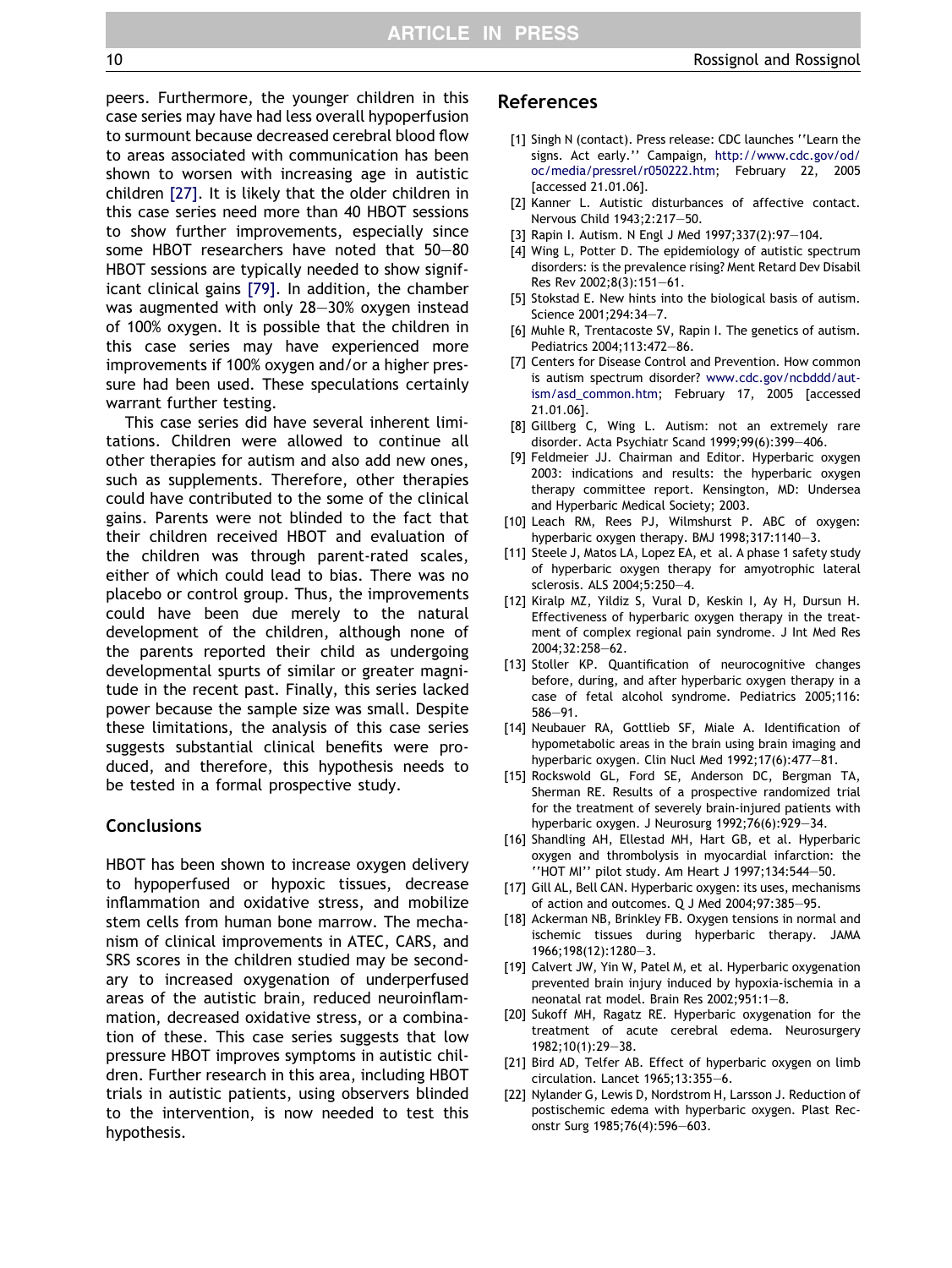- <span id="page-10-0"></span>[23] Veltkamp R, Siebing DA, Sun L, et al. Hyperbaric oxygen reduces blood-brain barrier damage and edema after transient focal cerebral ischemia. Stroke 2005;36: 1679–83.
- [24] Nuthall G, Seear M, Lepawsky M, Wensley D, Skippen P, Hukin J. Hyperbaric oxygen therapy for cerebral palsy: two complications of treatment. Pediatrics 2000;106(6): E80.
- [25] Ashamalla HL, Thom SR, Goldwein JW. Hyperbaric oxygen therapy for the treatment of radiation-induced sequelae in children: the University of Pennsylvania experience. Cancer 1996;77(11):2407–12.
- [26] Ryu YH, Lee JD, Yoon PH, Kim DI, Lee HB, Shin YJ. Perfusion impairments in infantile autism on technetium-99m ethyl cysteinate dimer brain single-photon emission tomography: comparison with findings on magnetic resonance imaging. Eur J Nucl Med 1999;26(3):253–9.
- [27] Wilcox J, Tsuang MT, Ledger E, Algeo J, Schnurr T. Brain perfusion in autism varies with age. Neuropsychobiology 2002;46:13–6.
- [28] Chiron C, Leboyer M, Leon F, Jambaque I, Nuttin C, Syrota A. SPECT of the brain in childhood autism: evidence for a lack of normal hemispheric asymmetry. Dev Med Child Neurol 1995;37(10):849–60.
- [29] Starkstein SE, Vazquez S, Vrancic D, et al. SPECT findings in mentally retarded autistic individuals. J Neuropsychiatry Clin Neurosci 2000;12:370–5.
- [30] Mountz JM, Tolbert LC, Lill DW, Katholi CR, Liu HG. Functional deficits in autistic disorder: characterization by technetium-99m-HMPAO and SPECT. J Nucl Med 1995;36(7):1156–62.
- [31] Ohnishi T, Matsuda H, Hashimoto T, et al. Abnormal regional cerebral blood flow in childhood autism. Brain 2000;123:1838–44.
- [32] George MS, Costa DC, Kouris K, Ring HA, Ell PJ. Cerebral blood flow abnormalities in adults with infantile autism. J Nerv Ment Dis 1992;180(7):413–7.
- [33] Boddaert N, Zilbovicius M. Functional neuroimaging and childhood autism. Pediatr Radiol 2002;32:1–7.
- [34] Zilbovicius M, Boddaert N, Belin P, et al. Temporal lobe dysfunction in childhood autism: a PET study. Am J Psychiatry 2000;157:1988–93.
- [35] Kaya M, Karasalihoglu S, Ustun F, et al. The relationship between 99mTc-HMPAO brain SPECT and the scores of real life rating scale in autistic children. Brain Dev 2002;24:77–81.
- [36] Hashimoto T, Sasaki M, Fukumizu M, Hanaoka S, Sugai K, Matsuda H. Single-photon emission computed tomography of the brain in autism: effect of the developmental level. Pediatr Neurol 2000;23:416–20.
- [37] Gillberg IC, Bjure J, Uvebrant P, Vestergren E, Gillberg C. SPECT (single photon emission computed tomography) in 31 children and adolescents with autism and autism-like conditions. Eur Child Adolesc Psychiatry 1993;2(1):50–9.
- [38] Boddaert N, Belin P, Chabane N, et al. Perception of complex sounds: abnormal pattern of cortical activation in autism. Am J Psychiatry 2003;160:2057–60.
- [39] Boddaert N, Chabane N, Belin P, et al. Perception of complex sounds in autism: abnormal auditory cortical processing in children. Am J Psychiatry 2004;161: 2117–20.
- [40] Ichiyama T, Nishikawa M, Hayashi T, Koga M, Tashiro N, Furukawa S. Cerebral hypoperfusion during acute Kawasaki disease. Stroke 1998;29:1320–1.
- [41] Zilbovicius M, Garreau B, Samson Y, et al. Delayed maturation of the frontal cortex in childhood autism. Am J Psychiatry 1995;152(2):248–52.
- [42] Critchley HD, Daly EM, Bullmore ET, et al. The functional neuroanatomy of social behaviour: changes in cerebral blood flow when people with autistic disorder process facial expressions. Brain 2000;123:2203–12.
- [43] Fox PT, Raichle ME. Focal physiological uncoupling of cerebral blood flow and oxidative metabolism during somatosensory stimulation in human subjects. Proc Natl Acad Sci USA 1986;83:1140–4.
- [44] Parri R, Crunelli V. An astrocyte bridge from synapse to blood flow. Nat Neurosci 2003;6(1):5–6.
- [45] Bruneau N, Dourneau MC, Garreau B, Pourcelot L, Lelord G. Blood flow response to auditory stimulations in normal, mentally retarded, and autistic children: a preliminary transcranial Doppler ultrasonographic study of the middle cerebral arteries. Biol Psychiatry 1992;32:691–9.
- [46] Mulligan SJ, MacVicar BA. Calcium transients in astrocyte endfeet cause cerebrovascular constrictions. Nature 2004;431:195–9.
- [47] Zonta M, Angulo MC, Gobbo S, et al. Neuron-to-astrocyte signaling is central to the dynamic control of brain microcirculation. Nat Neurosci 2003;6(1):43–50.
- [48] Iadecola C. Neurovascular regulation in the normal brain and in Alzheimer's disease. Nat Rev Neurosci 2004;5: 347–60.
- [49] Vargas DL, Nascimbene C, Krishnan C, Zimmerman AW, Pardo CA. Neuroglial activation and neuroinflammation in the brain of patients with autism. Ann Neurol 2005;57:67–81.
- [50] Huang WS, Chiu PY, Tsai CH, Kao A, Lee CC. Objective evidence of abnormal regional cerebral blood flow in patients with systemic lupus erythematosus on Tc-99m ECD brain SPECT. Rheumatol Int 2002;22:178–81.
- [51] Postiglione A, De Chiara S, Soricelli A, et al. Alterations of cerebral blood flow and antiphospholipid antibodies in patients with systemic lupus erythematosus. Int J Clin Lab Res 1998;28:34–8.
- [52] Lass P, Krajka-Lauer J, Homziuk M, et al. Cerebral blood flow in Sjögren's syndrome using 99Tcm-HMPAO brain SPET. Nucl Med Commun 2001;21:31–5.
- [53] Caca I, Nazaroglu H, Unlu K, Cakmak SS, Ari S, Sakalar YB. Color Doppler imaging of ocular hemodynamic changes in Behcet's disease. Jpn J Ophthalmol 2004;48:101-5.
- [54] Wakamoto H, Ohta M, Nakano N, Kunisue K. SPECT in focal enterovirus encephalitis: evidence for local cerebral vasculitis. Pediatr Neurol 2000;23:429–31.
- [55] Nishikawa M, Matsubara T, Yoshitomi T, Ichiyama T, Hayashi T, Furukawa S. Abnormalities of brain perfusion in echovirus type 30 meningitis. J Neurol Sci 2000;179: 122–6.
- [56] Mathieu A, Sanna G, Mameli A, et al. Sustained normalization of cerebral blood-flow after iloprost therapy in a patient with neuropsychiatric systemic lupus erythematosus. Lupus 2002;11:52–6.
- [57] Liu FY, Huang WS, Kao CH, Yen RF, Wang JJ, Ho ST. Usefulness of Tc-99m ECD brain SPECT to evaluate the effects of methylprednisolone pulse therapy in lupus erythematosus with brain involvement: a preliminary report. Rheumatol Int 2003;23:182–5.
- [58] Pierce K, Haist F, Sedaghat F, Courchesne E. The brain response to personally familiar faces in autism: findings of fusiform activity and beyond. Brain 2004;127:2703–16.
- [59] Bachevalier J. Medial temporal lobe structures and autism: a review of clinical and experimental findings. Neuropsychologia 1994;32(6):627–48.
- [60] Bolton PF, Griffiths PD. Association of tuberous sclerosis of temporal lobes with autism and atypical autism. Lancet 1997;349:392–5.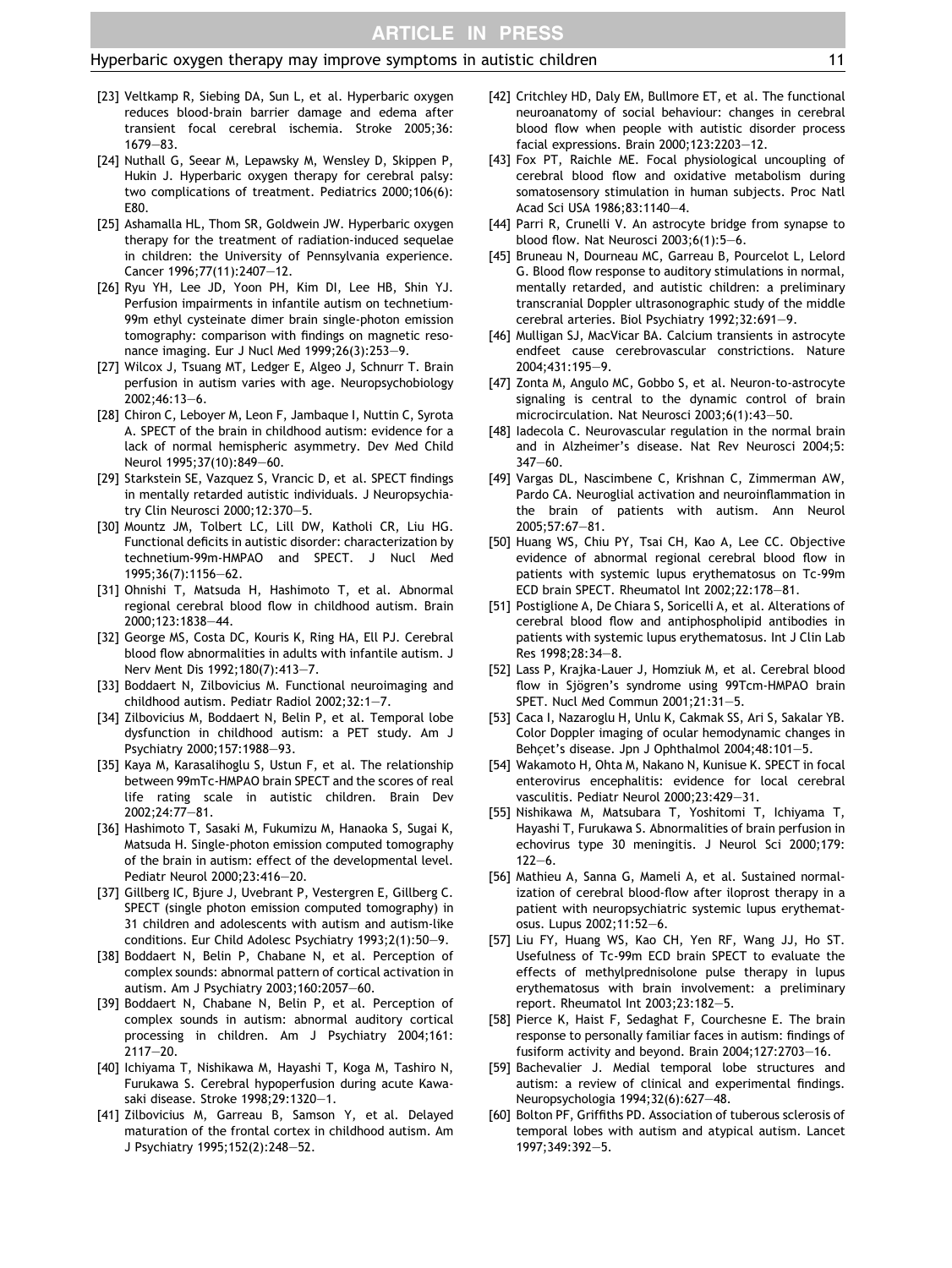- <span id="page-11-0"></span>[61] Chugani HT, Da Silva E, Chugani DC. Infantile spasms. III. Prognostic implications of bitemporal hypometabolism on positron emission tomography. Ann Neurol 1996;39(5): 643–9.
- [62] Gillberg C. Brief report: onset of age 14 of a typical autistic syndrome. A case report of a girl with herpes simplex encephalitis. J Autism Dev Disord 1986;16(3): 369–75.
- [63] Ghaziuddin M, Tsai LY, Eilers L, Ghaziuddin N. Brief report: autism and herpes simplex encephalitis. J Autism Dev Disord 1992;22(1):107–13.
- [64] DeLong GR, Bean SC, Brown FR. Acquired reversible autistic syndrome in acute encephalopathic illness in children. Arch Neurol 1981;38(3):191–4.
- [65] Neubauer RA, James P. Cerebral oxygenation and the recoverable brain. Neurol Res 1998;20(Suppl. 1):S33–6.
- [66] Sheffield PJ, Davis JC. Application of hyperbaric oxygen therapy in a case of prolonged cerebral hypoxia following rapid decompression. Aviat Space Environ Med 1976;47(7): 759–62.
- [67] Astrup J, Symon L, Siesjo BK. Thresholds in cerebral ischemia—the ischemic penumbra. Stroke 1981;12(6): 723–5.
- [68] Neubauer RA, Gottlieb SF, Kagan RL. Enhancing ''idling'' neurons. Lancet 1990;335(8688):542.
- [69] Olsen TS, Larsen B, Herning M, Skriver EB, Lassen NA. Blood flow and vascular reactivity in collaterally perfused brain tissue. Evidence of an ischemic penumbra in patients with acute stroke. Stroke 1983;14(3):332–41.
- [70] Jacobson I, Harper AM, McDowall DG. The effects of oxygen under pressure on cerebral blood-flow and cerebral venous oxygen tension. Lancet 1963;18:549.
- [71] Kapp JP, Phillips M, Markov A, Smith RR. Hyperbaric oxygen after circulatory arrest: modification of postischemic encephalopathy. Neurosurgery 1982;11(4):496–9.
- [72] Wallace DJ, Silverman S, Goldstein J, Hughes D. Use of hyperbaric oxygen in rheumatic diseases: case report and critical analysis. Lupus 1996;5(1):84.
- [73] Holbach KH, Wassmann H, Kolberg T. Improved reversibility of the traumatic midbrain syndrome using hyperbaric oxygen. Acta Neurochir (Wien) 1974;30(3–4): 247–56.
- [74] Nighoghossian N, Trouillas P, Adeleine P, Salord F. Hyperbaric oxygen in the treatment of acute ischemic stroke. Stroke 1995;26:1369–72.
- [75] Kao CH, Wang SJ, Yeh SH. The relationship among the quantitative perfusion-defect indices in Tc-99m HMPAO brain SPECT, IQ test, and involved extremities in children with cerebral palsy due to perinatal asphyxia. Clin Nucl Med 1994;19(4):309–13.
- [76] Montgomery D, Goldberg J, Amar M, et al. Effects of hyperbaric oxygen therapy on children with spastic diplegic cerebral palsy: a pilot project. Undersea Hyperb Med 1999;26(4):235–42.
- [77] Riikonen R, Salonen I, Partanen K, Verho S. Brain perfusion SPECT and MRI in foetal alcohol syndrome. Dev Med Child Neurol 1999;41:652–9.
- [78] Heuser G, Heuser SA, Rodelander D, Aguilera O, Uszler M. Treatment of neurologically impaired adults and children with ''mild'' hyperbaric oxygenation (1.3 ATA and 24% oxygen). In: Joiner JT, editor. Hyperbaric oxygenation for cerebral palsy and the brain-injured child. Flagstaff Arizona: Best Publications; 2002. p. 109–15.
- [79] Golden ZL, Neubauer R, Golden CJ, Greene L, Marsh J, Mleko A. Improvement in cerebral metabolism in chronic brain injury after hyperbaric oxygen therapy. Int J Neurosci 2002;112:119–31.
- [80] Singh VK, Warren R, Averett R, Ghaziuddin M. Circulating autoantibodies to neuronal and glial filament proteins in autism. Pediatr Neurol 1997;17(1):88–90.
- [81] Singh VK, Rivas WH. Prevalence of serum antibodies to caudate nucleus in autistic children. Neurosci Lett 2004;355:53–6.
- [82] Vojdani A, O'Bryan T, Green JA, et al. Immune response to dietary proteins, gliadin and cerebellar peptides in children with autism. Nutr Neurosci 2004;7(3):151–61.
- [83] Singh VK, Lin SX, Newell E, Nelson C. Abnormal measlesmumps-rubella antibodies and CNS autoimmunity in children with autism. J Biomed Sci 2002;9:359–64.
- [84] Vojdani A, Campbell AW, Anyanwu E, Kashanian A, Bock K, Vojdani E. Antibodies to neuron-specific antigens in children with autism: possible cross-reaction with encephalitogenic proteins from milk, Chlamydia pneumoniae and Streptococcus group A. J Neuroimmunol 2002;129: 168–77.
- [85] Vojdani A, Pangborn JB, Vojdani E, Cooper EL. Infections, toxic chemicals and dietary peptides binding to lymphocyte receptors and tissue enzymes are major instigators of autoimmunity in autism. Int J Immunopathol Pharmacol 2003;16(3):189–99.
- [86] Jyonouchi H, Sun S, Le H. Proinflammatory and regulatory cytokine production associated with innate and adaptive immune responses in children with autism spectrum disorders and developmental regression. J Neuroimmunol 2001;120:170–9.
- [87] Gupta S, Aggarwal S, Rashanravan B, Lee T. Th1- and Th2 like cytokines in  $CD4^+$  and  $CD8^+$  T cells in autism. J Neuroimmunol 1998;85:106–9.
- [88] Wakefield AJ, Ashwood P, Limb K, Anthony A. The significance of ileo-colonic lymphoid nodular hyperplasia in children with autistic spectrum disorder. Eur J Gastroenterol Hepatol 2005;17:827–36.
- [89] Ashwood P, Anthony A, Torrente F, Wakefield AJ. Spontaneous mucosal lymphocyte cytokine profiles in children with autism and gastrointestinal symptoms: mucosal immune activation and reduced counter regulatory interleukin-10. J Clin Immunol 2004;24(6):664–73.
- [90] Torrente F, Ashwood P, Day R, et al. Small intestinal enteropathy with epithelial IgG and complement deposition in children with regressive autism. Mol Psychiatry 2002;7:375–82.
- [91] Gupta S. Immunological treatments for autism. J Autism Dev Disord 2000;30(5):475–9.
- [92] Zimmerman AW. Commentary: immunological treatments for autism: in search of reasons for promising approaches. J Autism Dev Disord 2000;30(5):481–4.
- [93] Akin ML, Gulluoglu BM, Uluutku H, et al. Hyperbaric oxygen improves healing in experimental rat colitis. Undersea Hyperb Med 2002;29(4):279–85.
- [94] Luongo C, Imperatore F, Cuzzocrea S, et al. Effects of hyperbaric oxygen exposure on a zymosan-induced shock model. Crit Care Med 1998;26(12):1972–6.
- [95] Sumen G, Cimsit M, Eroglu L. Hyperbaric oxygen treatment reduces carrageenan-induced acute inflammation in rats. Eur J Pharmacol 2001;431:265–8.
- [96] Warren J, Sacksteder MR, Thuning CA. Therapeutic effect of prolonged hyperbaric oxygen in adjuvant arthritis of the rat. Arthritis Rheum 1979;22(4):334–9.
- [97] Tokar B, Gundogan AH, Ilhan H, Bildirici K, Gultepe M, Elbuken E. The effects of hyperbaric oxygen treatment on the inflammatory changes caused by intraperitoneal meconium. Pediatr Surg Int 2003;19:673–6.
- [98] Chen SY, Chen YC, Wang JK, et al. Early hyperbaric oxygen therapy attenuates disease severity in lupus-prone